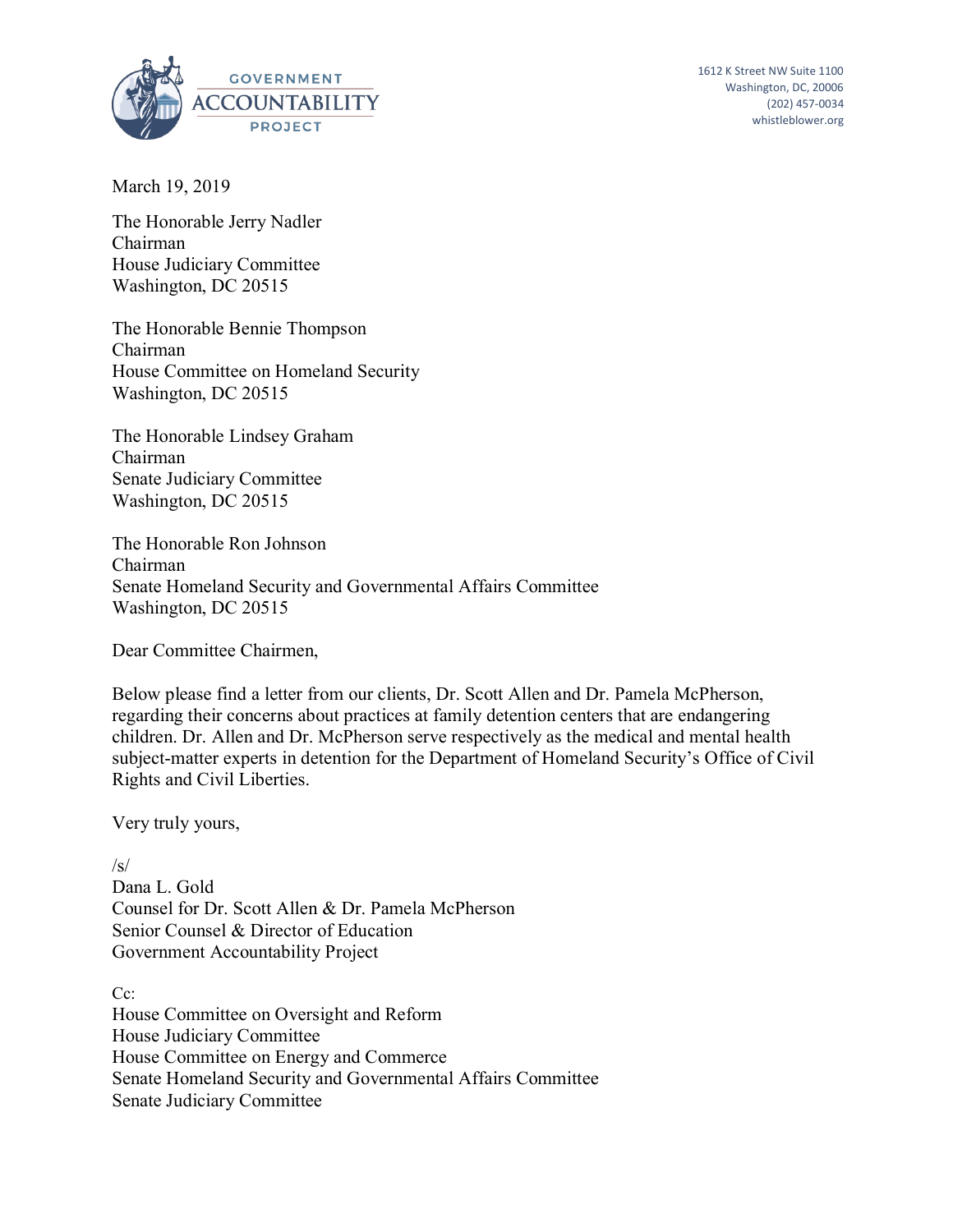

## **Whistleblowers Renew Challenges to Family Detention**

**Dr. Scott Allen** and **Dr. Pamela McPherson** serve as medical and mental health subject-matter experts for the Department of Homeland Security (DHS) Office of Civil Rights and Civil Liberties (CRCL). As the only CRCL subject matter experts on medical and mental health care in family detention, they observed many compliance failures and problems within the program and believe that the Administration's "zero-tolerance" immigration policy, which has already and will continue to increase child detentions, poses serious risks of ongoing and future harm to children.

They reported their concerns to Congress over the summer of 2018.<sup>1</sup> Fourteen leading medical professional associations immediately echoed their concerns, which were widely reported in the news and remarked upon at congressional oversight hearings.

Since becoming whistleblowers, neither DHS writ large nor CRCL have asked Dr. Allen or Dr. McPherson to conduct on-site investigations into complaints about care in family detention.

Dr. Allen and Dr. McPherson are concerned:

 $\overline{a}$ 

- **DHS CRCL may not be conducting on-site investigations into complaints at family detention centers since the issuance of the "zero-tolerance" policy.**
- **The Trump administration has reversed implementation of recommendations from early DHS CRCL investigative teams, including detaining children under the age of two.**
- **DHS's expansion of family detention, which runs counter to the recommendations of its own subject-matter experts and the consensus of the medical community, not only constitutes knowing endangerment of children but has resulted in real harm**

Through this letter, Dr. Allen and Dr. McPherson urge Congress to:

- **Investigate DHS' treatment of complaints filed since implementation of the "zerotolerance" immigration policy. Congress should determine whether CRCL has performed any on-site investigations into those complaints and whether recommendations from those investigations have been issued and/or implemented at the facilities.**
- **Investigate whether recommendations issued by CRCL investigative teams regarding conditions of care made prior to execution of the "zero-tolerance" immigration policy are currently being implemented by DHS at family detention centers.**
- **Pass legislation that would prohibit the detention of all minor children in light of DHS's proven inability to provide necessary medical and mental health care to the immigrant population crossing the southern border.**

<sup>1</sup> https://www.nytimes.com/2018/07/18/us/migrant-children-family-detention-doctors.html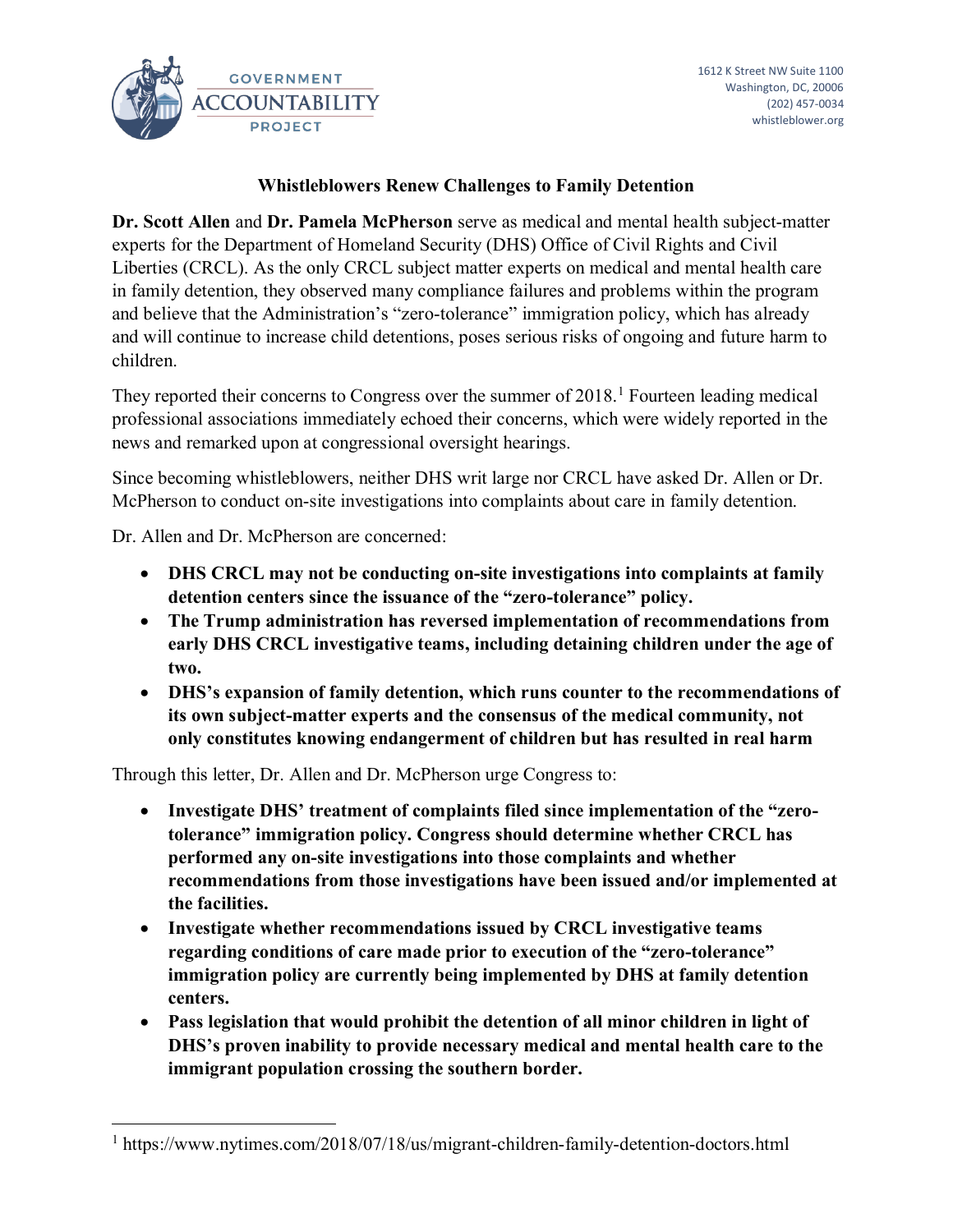March 19, 2019

The Honorable Jerry Nadler Chairman House Judiciary Committee Washington, DC 20515

The Honorable Bennie Thompson Chairman House Committee on Homeland Security Washington, DC 20515

The Honorable Lindsey Graham Chairman Senate Judiciary Committee Washington, DC 20515

The Honorable Ron Johnson Chairman Senate Homeland Security and Governmental Affairs Committee Washington, DC 20515

Dear Committee Chairmen,

`

 $\overline{a}$ 

We currently serve as medical and mental health subject-matter experts for the Department of Homeland Security's Office of Civil Rights and Civil Liberties (CRCL).<sup>1</sup> As doctors with a duty to prevent harm, we are writing to escalate the concerns we have previously raised with Congress about the ongoing and future threat of harm to children posed by the current and proposed expansion of the family detention program. We urge you to exercise your oversight authority and responsibility to ensure that the health and safety of the children crossing at our southern borders is prioritized over their confinement.

<sup>&</sup>lt;sup>1</sup> Dr. Scott Allen is board certified in Internal Medicine and is a Fellow of the American College of Physicians. Dr. Allen is a Professor Emeritus of Medicine, a former Associate Dean of Academic Affairs and former Chair of the Department of Internal Medicine at the University of California Riverside School of Medicine. From 1997 to 2004, he was a full-time correctional physician for the Rhode Island Department of Corrections; for the final three years, he served as the State Medical Program. He has published over 25 peer-reviewed papers in academic journals related to prison health care and is a former Associate Editor of the International Journal of Prisoner Health Care. Dr. Allen is the court appointed monitor for the consent decree in litigation involving medical care at Riverside County Jails. He has consulted on detention health issues both domestically and internationally for the Open Society Institute and the International Committee of the Red Cross among others. He has worked with the Institute of Medicine on several workshops related to detainee healthcare. He is a medical advisor to Physicians for Human Rights. Dr. Allen co-founded and is co-director of the Center for Prisoner Health and Human Rights at Brown University, is a Co-Investigator of the University of California Criminal Justice and Health Consortium. He is also the founder and medical director of the Access Clinic, a primary care medical home to adults with developmental disabilities.

Dr. Pamela McPherson is a medical doctor triple-boarded in general, child and adolescent, and forensic psychiatry. Dr. McPherson has practiced medicine for over 30 years. She is the child and adolescent psychiatrist at the Shreveport Behavioral Health Center, a regional state sponsored clinic in northwest Louisiana. In addition to providing mental health care to children and their families, she teaches child and adolescent psychiatry fellows and forensic psychiatry fellows at the Louisiana State University Health Sciences University in Shreveport, Louisiana as gratis faculty. Dr. McPherson has qualified as a forensic psychiatry expert in juvenile and adult matters. She has participated in research and presented at national and an international conference regarding the mental health of justice involved youth. Dr. McPherson has a special interest in juvenile justice, specifically conditions of confinement. In addition to acting as an expert for the Civil Rights/Civil Liberties Office of DHS, she has acted as an expert on mental health services to justice involved youth in pre-adjudicatory (San Francisco, Detroit, and Los Angeles) and post-adjudicatory (Montana, Louisiana, and New Mexico) juvenile facilities for the United States Department of Justice, Youth Law Center and the ACLU.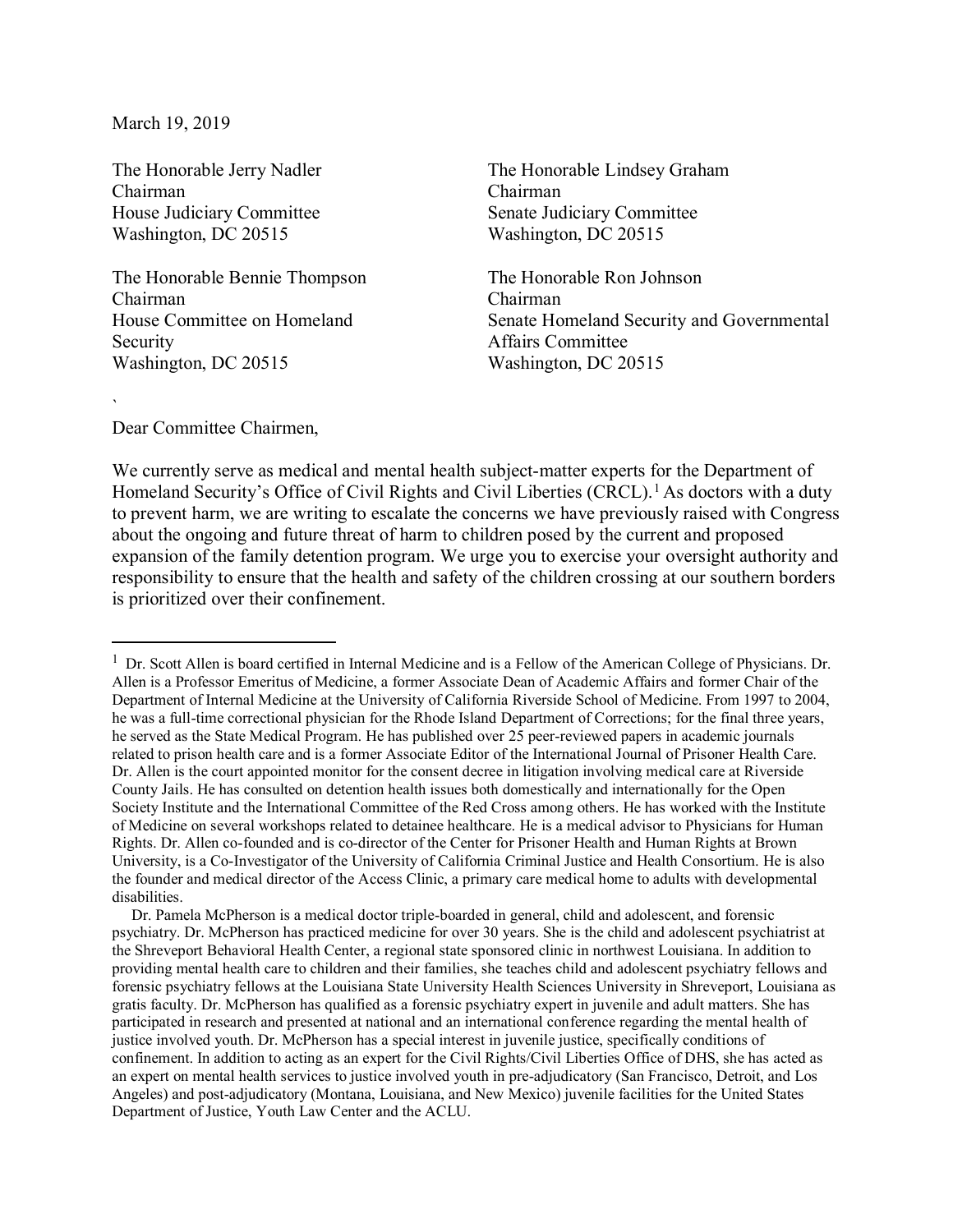In a July 2018 letter to the Senate Whistleblower Protection Caucus,  $2$  we alerted Congress to concerns we had about systemic problems in the provision of care at DHS family detention centers that, based on our prior investigations of such facilities over four years, we believed would foreseeably threaten the health and safety of families with children with the expansion of family detention arising out of the "zero tolerance" immigration policy.<sup>3</sup>

The validity of our concerns was immediately echoed by fourteen leading medical professional associations including the American Medical Association, the American Academy of Pediatrics, the American College of Physicians, the American Psychiatric Association and the American Nursing Association. 4

Despite having raised the alarm about imminent harm to children in detention with Congress and DHS, including submitting written testimony at two Senate hearings into DHS policies and practices<sup>5</sup> and offering written comments<sup>6</sup> opposing DHS's proposal to overturn the *Flores* Settlement Agreement (FSA) (which, if implemented, would allow for indefinite detention of children despite DHS's awareness that even limited detention causes medical and psychological harm to children), family detention has expanded with no evidence that the systemic problems with the provision of medical and mental health care have been addressed.

Instead, as we warned, the expansion of detention has resulted in increased reports of harm to children. Since we originally raised our concerns, the detention of families with children has continued and there have been two deaths of children in DHS custody at Customs & Border Patrol (CBP) facilities even less equipped than the DHS family detention centers to adequately address the medical needs of the immigrant detainees.<sup>7</sup> Complaints of sexual abuse and assault

 $\overline{a}$ 

<sup>2</sup> Letter to Senators Grassley and Wyden from Drs. Allen and McPherson (July 17, 2018)

[<sup>\(</sup>https://www.wyden.senate.gov/imo/media/doc/Doctors%20Congressional%20Disclosure%20SWC.pdf\)](https://www.wyden.senate.gov/imo/media/doc/Doctors%20Congressional%20Disclosure%20SWC.pdf); Miriam Jordan, "Whistle-blowers Say Detaining Migrant Families 'Poses High Risk of Harm,'" *New York Times* (July 18, 2018) (https://www.nytimes.com/2018/07/18/us/migrant-children-family-detention-doctors.html).

<sup>&</sup>lt;sup>3</sup> We raised these same concerns with CRCL leadership and the DHS Inspector General prior to communicating with Congress.

<sup>4</sup>*See* Letter to House Judiciary Committee, House Energy and Commerce Committee, House Homeland Security Committee, and House Appropriations Committee (July 24, 2018) (letter viewable at

[https://www.acponline.org/acp\\_policy/letters/letter\\_house\\_oversight\\_request\\_on\\_child\\_detention\\_centers\\_2018.pdf\)](https://www.acponline.org/acp_policy/letters/letter_house_oversight_request_on_child_detention_centers_2018.pdf) ; Letter to Senate Judiciary Committee, Senate HELP Committee, Senate HSGAC Committee, and Senate

Appropriations Committee (July 24, 2018) (letter viewable at [https://www.psychiatry.org/newsroom/news](https://www.psychiatry.org/newsroom/news-releases/apa-joins-health-care-community-in-calling-on-congress-to-hold-hearings-on-treatment-of-children-separated-from-parents-at-border)[releases/apa-joins-health-care-community-in-calling-on-congress-to-hold-hearings-on-treatment-of-children](https://www.psychiatry.org/newsroom/news-releases/apa-joins-health-care-community-in-calling-on-congress-to-hold-hearings-on-treatment-of-children-separated-from-parents-at-border)[separated-from-parents-at-border\)](https://www.psychiatry.org/newsroom/news-releases/apa-joins-health-care-community-in-calling-on-congress-to-hold-hearings-on-treatment-of-children-separated-from-parents-at-border); American College of Physicians, *Internists Call for Congressional Oversight of Family Detention* (July 20, 2018), [https://www.acponline.org/acp-newsroom/internists-call-for-congressional](https://www.acponline.org/acp-newsroom/internists-call-for-congressional-oversight-of-family-detention)[oversight-of-family-detention.](https://www.acponline.org/acp-newsroom/internists-call-for-congressional-oversight-of-family-detention)

<sup>5</sup> *See* [Senate Judiciary Committee Oversight Hearing on Immigration Enforcement and Family Reunification Efforts](https://www.judiciary.senate.gov/meetings/oversight-of-immigration-enforcement-and-family-reunification-efforts) (July 30, 2018) and [HSGAC Hearing on The Implications of the Reinterpretation of the Flores Settlement](https://www.hsgac.senate.gov/hearings/the-implications-of-the-reinterpretation-of-the-flores-settlement-agreement-for-border-security-and-illegal-immigration-incentives)  [Agreement for Border Security and Illegal Immigration Incentives](https://www.hsgac.senate.gov/hearings/the-implications-of-the-reinterpretation-of-the-flores-settlement-agreement-for-border-security-and-illegal-immigration-incentives) (September 18, 2018).

<sup>6</sup> *See* Comment of Dr. Scott Allen and Dr. Pamela McPherson on the *Immigration and Customs Enforcement Bureau* (ICEB) Proposed Rule: <u>Apprehension, Processing, Care, and Custody of Alien Minors and Unaccompanied Alien</u><br>Children, https://www.regulations.gov/document?D=ICEB-2018-0002-18931 (November 5, 2018).

<sup>&</sup>lt;sup>7</sup> Sheri Fink and Caitlin Dickerson, "Border Control Facilities Put Detainees With Medical Conditions At Risk," *New York Times* (March 5, 2019), https://www.nytimes.com/2019/03/05/us/border-patrol-deaths-migrantchildren.html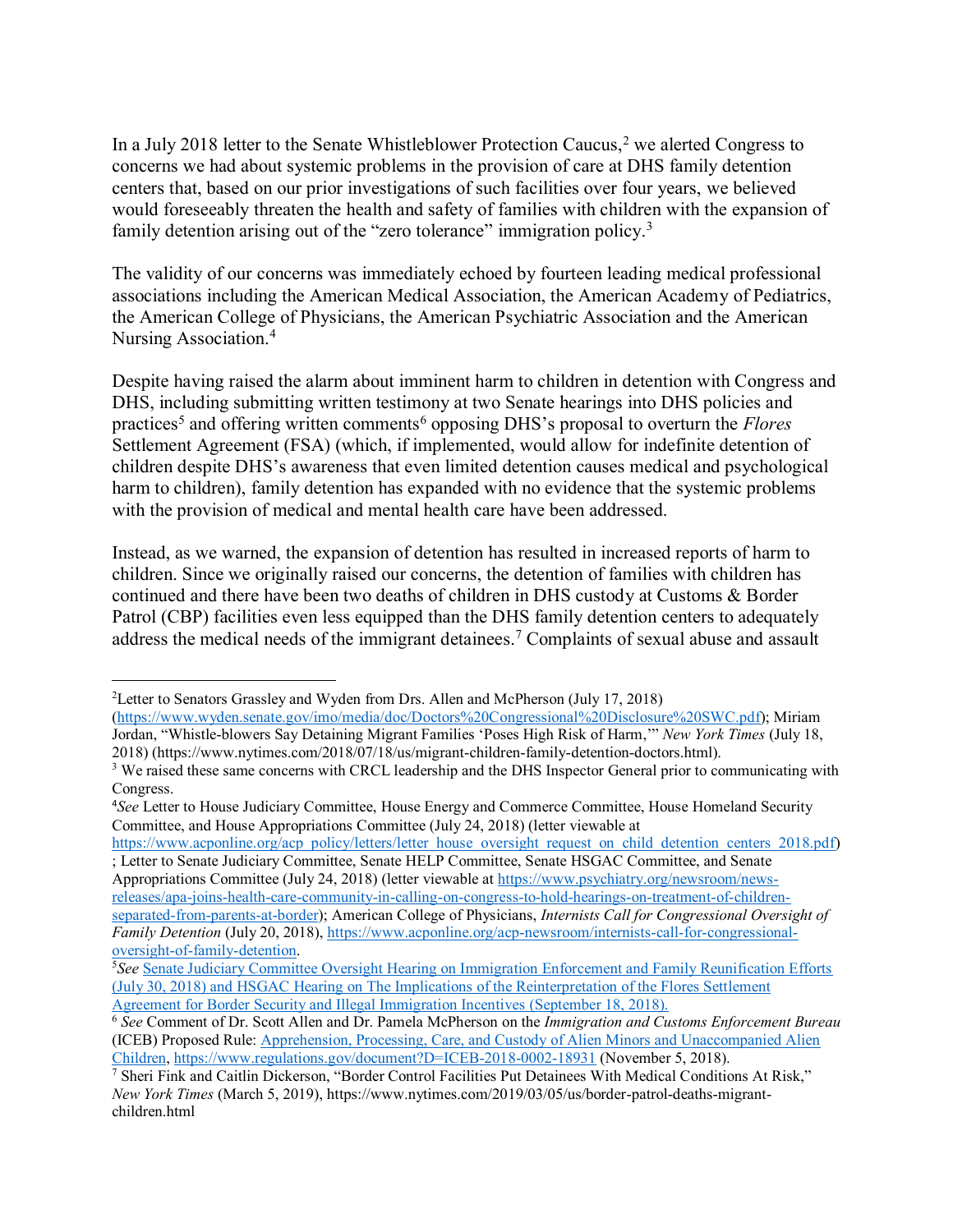suffered by children in detention from staff continue to climb,<sup>8</sup> with no evidence that traumainformed care is offered to children despite our recommendations regarding best practices. These deaths and continued reports of sexual assault highlight the risks that detention poses to children that prompted leading medical associations to again warn DHS about the danger associated with child detentions.<sup>9</sup>

We were troubled recently by press reports that revealed babies under the age of one had been detained at the South Texas Family Residential Center in Dilley, Texas.10 In the course of our four inspections of that facility and the Karnes facility, we cited in our investigative reports the high risk to the health and safety of all children, but in particular, children under the age of two. Indeed, in 2014, in the process of debriefing high-level DHS officials about conditions in the now closed Artesia family detention facility, we warned DHS of the risks associated with detaining children, and children under the age of two in particular.

Children under the age of two are at higher risk for the adverse health consequences associated with detention and also require greater expertise that is not available at these remote centers. In our earlier communications with Congress, we highlighted the cases of two infants who had received dangerously inadequate care in DHS facilities including an infant with unrecognized and untreated severe dehydration and a newborn child with an unrecognized brain hemorrhage.

At the time of our last inspection in November 2017, our recommendation to not detain children under the age of two appeared to have been largely implemented. We are therefore concerned to now learn that this prior policy that had been implemented to shield the most vulnerable children from the risks to physical and mental health associated with detention appears to have been abandoned.

In response to a complaint demanding release of children under the age one at the South Texas Family Residential Center, which cited our initial disclosures as support for the harm posed to infants in detention,<sup>11</sup> ICE released sixteen children<sup>12</sup> held at the Dilley facility. Yet at least one remains at the Karnes facility. It is not clear how many children remain in detention under the age of two.

It is worth noting that since raising our concerns with DHS and Congress eight months ago, we have not been asked by DHS to review medical and mental health care in family detention

 $\overline{a}$ 

<sup>8</sup> Richard Gonzales, "Sexual Assault of Detained Migrant Children Reported In The Thousands Since 2015," *NPR* (February 26, 2019), https://www.npr.org/2019/02/26/698397631/sexual-assault-of-detained-migrant-childrenreported-in-the-thousands-since-2015.

<sup>9</sup> Provider Group Letter to Kristjen Nielsen (DHS) and Kevin McAleenan (CBP) (December 18, 2018), <https://downloads.aap.org/DOFA/CBP%20Provider%20Group%20Letter%20Final.pdf>

<sup>&</sup>lt;sup>10</sup>Kate Smith, "12 detained babies have been released from ICE custody in Dilley, Texas," CBS News (March 4, 2019), [https://www.cbsnews.com/news/immigrant-children-detained-12-babies-released-from-ice-custody](https://www.cbsnews.com/news/immigrant-children-detained-12-babies-released-from-ice-custody-detention-center-dilley-texas-2019-03-04/)[detention-center-dilley-texas-2019-03-04/](https://www.cbsnews.com/news/immigrant-children-detained-12-babies-released-from-ice-custody-detention-center-dilley-texas-2019-03-04/)

<sup>&</sup>lt;sup>11</sup>Complaint to CRCL & DHS from American Immigration Council, American Immigration Lawyers Association, and Catholic Legal Immigration Network, Inc., (February 28, 2019),

https://americanimmigrationcouncil.org/sites/default/files/general\_litigation/complaint\_urges\_immediate\_release\_of \_infants\_from\_immigration\_detention.pdf

<sup>12</sup>Rex Santus, "There's only 1 baby left at the largest family detention center in U.S., ICE says," *Vice News* (March 5, 2019), [https://news.vice.com/en\\_us/article/kzdkaa/ice-released-12-babies-in-texas-but-5-are-still-detained](https://news.vice.com/en_us/article/kzdkaa/ice-released-12-babies-in-texas-but-5-are-still-detained)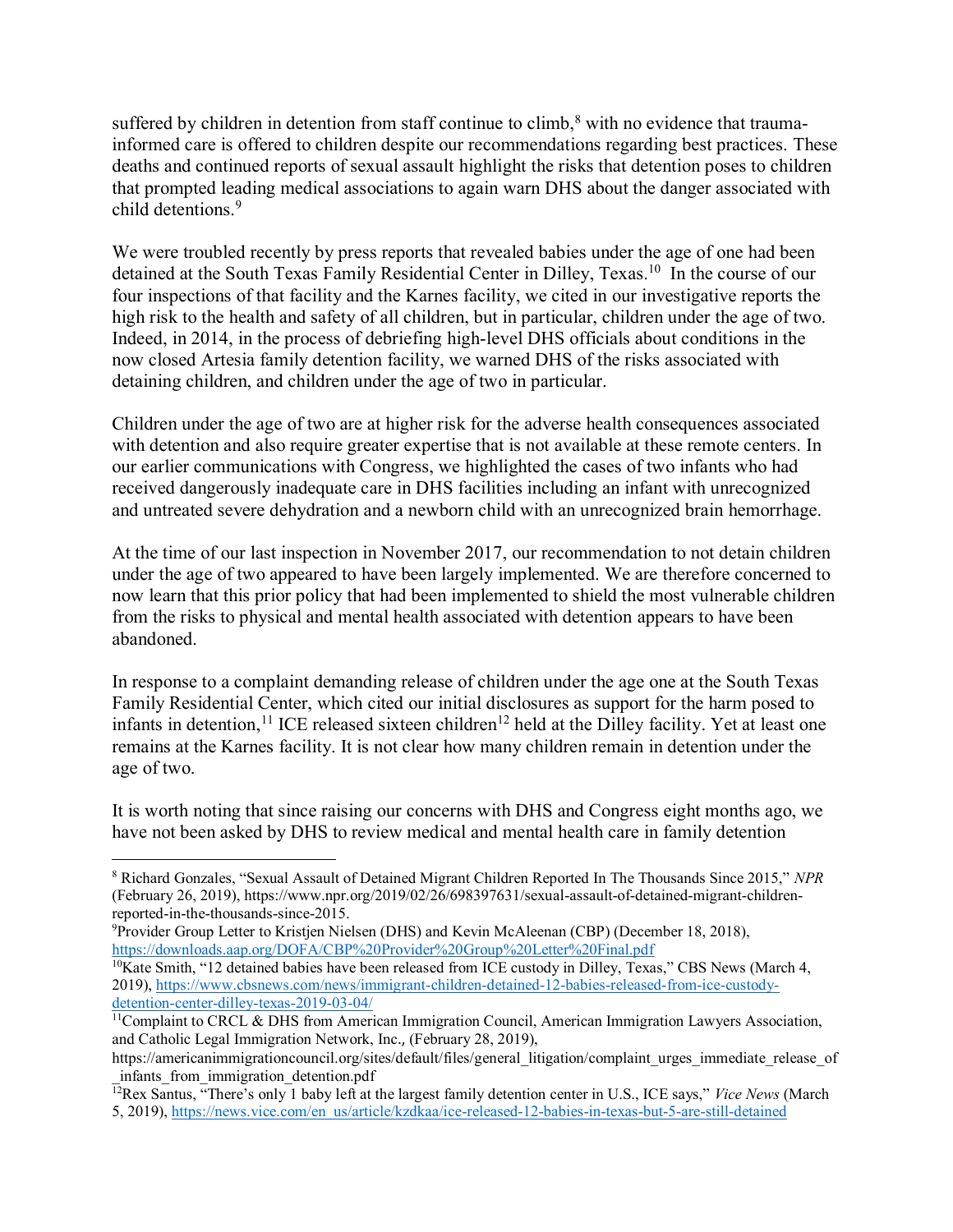facilities, nor has CRCL or DHS sought our further input on family detention policies. In fact, to the best of our knowledge, the last inspection of family detention facilities by CRCL occurred in September 2017, long before the expansion of family detention.

Such a lapse in internal oversight is alarming.

Even if we are asked to return to inspect family detention facilities, DHS has demonstrated an inability to correct many of the deficiencies we might identify. This opinion is not merely based on our own experience: it is the finding of the DHS Office of Inspector General. In his testimony before the House Committee on Appropriations, Subcommittee on Homeland Security on March 6, 2019, Acting Inspector General John V. Kelly stated:

…ICE does not adequately follow up on identified deficiencies or systematically hold facilities accountable for correcting deficiencies, which further diminishes the usefulness of both Nakamoto and ODO inspections. In addition, ICE Enforcement and Removal Operations (ERO) field offices' engagement with onsite monitoring program Detention Service Managers (DSM) is inconsistent, which hinders implementation of needed changes. Although ICE's inspections, follow-up processes, and DSMs' monitoring of facilities help correct some deficiencies, they do not ensure adequate oversight or systemic improvements in detention conditions. As a result, certain deficiencies remain unaddressed for years. <sup>13</sup>

As physicians who have raised serious concerns about the health and safety of families with children in DHS custody, we are seriously concerned by the fact that the practice of detaining children continues unabated. But we are even more disturbed to learn since raising the alarm, DHS has expanded detention to include the most vulnerable of children: children under the age of two.

There is a solid consensus in the medical profession that detention of children is harmful to the health and safety of children. Known long-term consequences of detention include increased risk of significant physical and mental health consequences including, anxiety, depression, posttraumatic stress disorder and poor physical health including future increased risk of diabetes, coronary artery disease and hypertension. Yet, in spite of the unified voice of the medical profession, as well as our own, the government's own subject-matter experts, harmful and inhumane detention policies remain in effect, amounting to knowing endangerment of children.

The practice of detaining children and families is no longer an issue of policy dispute. It is a willful policy that knowingly inflicts serious harm to children, including risk of death.

We therefore urge Congress, in our personal capacities as medical professionals, to:

 $\overline{a}$ 

<sup>&</sup>lt;sup>13</sup>Testimony of Acting Inspector General John V. Kelly Before the House Committee on Appropriations, Subcommittee on Homeland Security (March 6, 2019), <https://www.oig.dhs.gov/sites/default/files/assets/TM/2019/oigtm-jvk-030619.pdf>